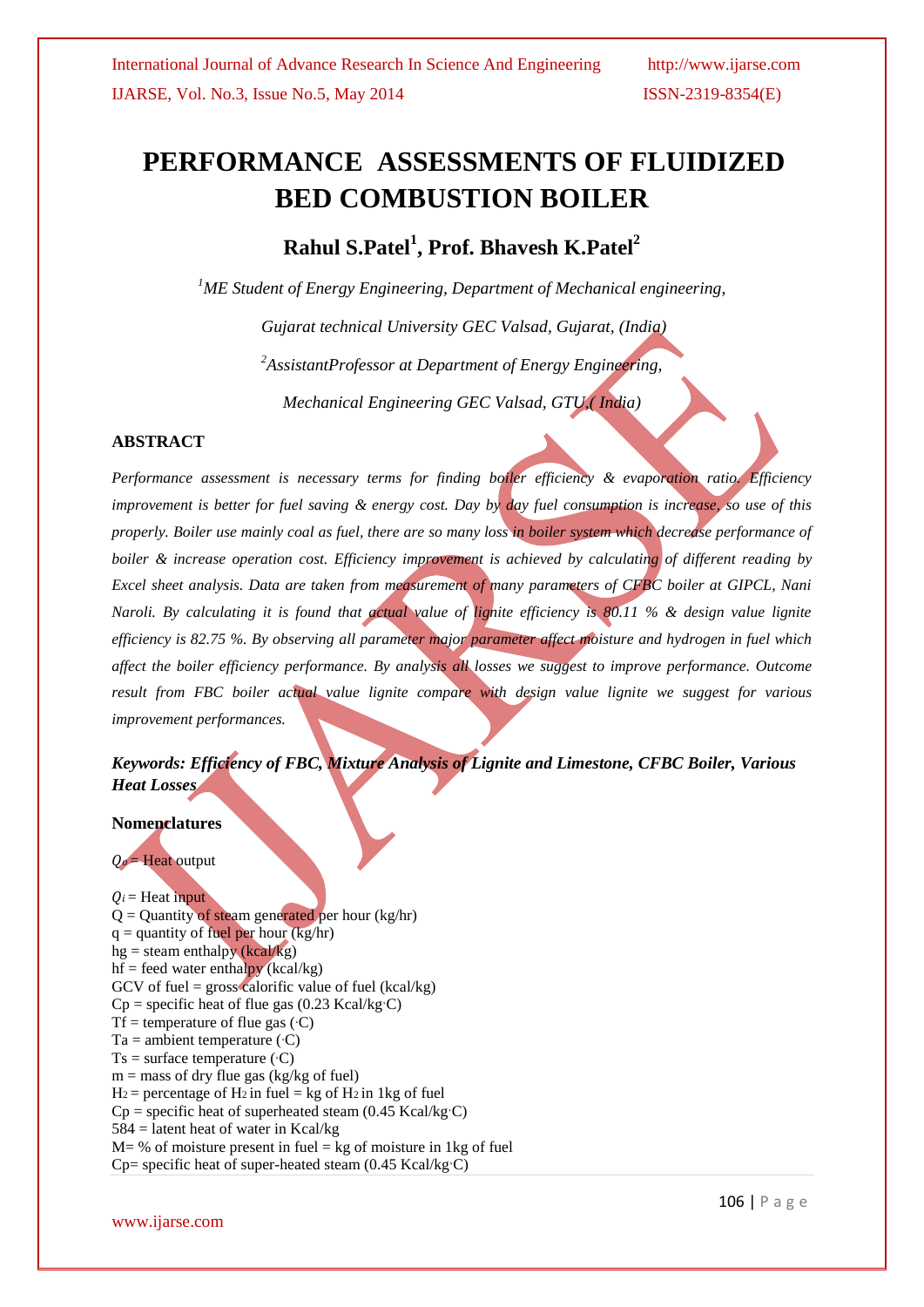$AAR = actual air required (kg/kg of fuel)$  $M_{bw}$  = mass of blow down water (Kg/hr)  $H_{bw}$  = enthalpy of blow down water at drum pressure (Kcal/kg)  $H<sub>fw</sub> = enthalpy of feed water (Kcal/kg)$ Ma = mass of total ash generated/kg of fuel SBC = Steffen Boltzmann constant  $\epsilon$  = emissivity factor of surface  $A =$ total surface area (m2)

## **I INTRODUCTION**

Fluidized Bed Combustion boiler is steam generate device and has significant advantage over convention firing system. Performance carried out by calculating efficiency. Efficiency of the boiler should be calculated by two method, direct method and indirect method. It required various parameters for calculating the efficiency. These parameters are chemical analysis result of coal, feed waters analysis, coal feeding rate, steam pressure, steam generation per hour, flue gas analysis, and weather any heat recovery devices are attach or not, if attach, than its data, fuel consumption rate per hour, humidity factor etc. The Microsoft excel sheet is prepared for calculating efficiency of FBC boiler.

Calculation work carried out on 390 TPH CFBC boiler lignite plant at Nani Naroli, near Mangrol.Calculating actual value lignite efficiency and compare with design value lignite efficiency. Find various loss give suggestion for improved efficiency of boiler.

#### **1.1 Method to Calculate the Boiler Efficiency**

Two methods: Direct Method, Indirect Method

#### **1.1.1 Direct method**

Boiler efficiency = heat output/heat input

 $\eta B = Q0/Qi * 100$  $\eta B = Q(hg-hf)/(q * GCV)$  \*100

# **1.1.2 Indirect method**

Efficiency calculate by consider various heat loss

 $L1 - loss$  due to dry flue gas L2 – loss due to hydrogen in fuel L3 – loss due to moisture in fuel L4 – loss due to moisture in air L5 – loss due to CO formation L6 – loss due to un-burnt fuel in fly ash L7 – loss due to un-burnt fuel in bottom ash L8 – loss due to radiation and convection (surface loss)

Boiler efficiency  $\eta = 100 - Total losses$  $= 100 - (L1 + L2 + L3 + L4 + L5 + L6 + L7 + L8)$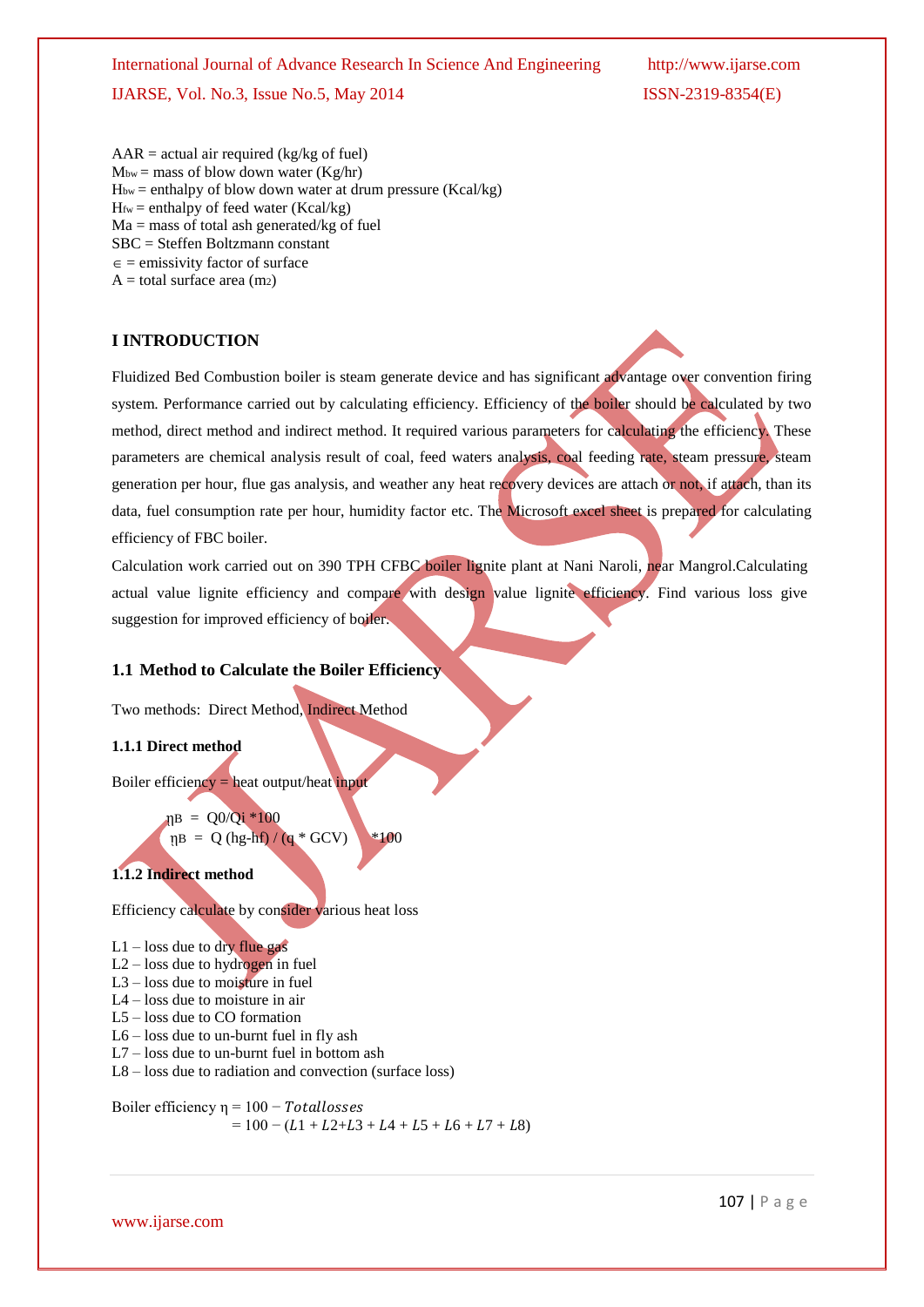## **II. FORMULA FOR COMPUTATING VARIOUS LOSSES**

**Step1**. Theoretical (stoichiometric) air requirement

Theoretical air requirement (TA) =  $(11.6C+34.8(H2-O2/8) + 4.35S)/100$  kg/kg of fuel

#### **Step2.** % excess air requirement

% excess air requirement (EA) =  $[O2 \% / (21-O2 \%)] * 100$ 

#### **Step3.** Actual air (total air) requirement

Actual air (total air) requirement (AAR) = theoretical air\*(1+EA/100) kg of air/kg of fuel

#### **Step4.**Find all heat loss

#### **1. Dry fluegas loss**

% heat loss due to dry flue gas =  $m^*Cp$  (Tf -Ta) / GCV  $*$  100

= mass of CO<sub>2</sub>+ mass of SO<sub>2</sub>+mass of N<sub>2</sub>+ mass of O<sub>2</sub> (water vapor mass is neglected)

 $=$  (c /100 \*44/12) + (s /100 \* 64/32) + AAR \* 77/100) + [ (AAR-TA) \*23/100]

#### **2. Heat loss due to evaporation of water formed due to H2 in fuel**

 $= [9*H2*[584+Cp(Tf-Ta)]/GCV] * 100$ 

#### **3. Heat loss due to evaporation of moisture in fuel**

 $=[M*[584+Cp (Tf-Ta)] / GCV]$  \* 100

#### **4. Heat loss due to moisture in combustion air**

 $=$  [AAR \* humidity factor \* Cp (Tf – Ta) / GCV] \* 100

 $Cp$  =specific heat of super-heated steam $(0.45Kcal/kg<sup>o</sup>C)$ 

Humidity factor  $\neq$ % of water in dry air

 $=$  kg of water in dry air / kg of dry air

#### **5. Heat due to un-burnt in fly ash**

 $=$  [Ma  $*$  GCV of fly ash / GCV of fuel]  $*$  100

## **6. Heatloss due to un-burnt in bottom ash**

 $=$  (Ma  $*$  GCV of bottom ash / GCV of fuel)  $*$  100

## **7. Blow down loss**

% blow down  $loss = Mbw * (hbw-hfw) / GCV$  of fuel  $* 100$ 

#### **8. Heat loss due to radiation & convection**

=1 to 2% for smaller capacity boiler

=0.2 to 1.2 for large capacity boiler

% surface heat  $loss = radiation loss + convection loss$ 

% radiation loss =  $[SBC* \epsilon *A * (Ts \cdot 4 - Ta \cdot 4) * 860] / [GCV]$  of fuel \*100]

% convection loss =  $[c * A * (Ts - Ta) \land 1.25 * 860] / [GCV]$  of fuel  $* 100$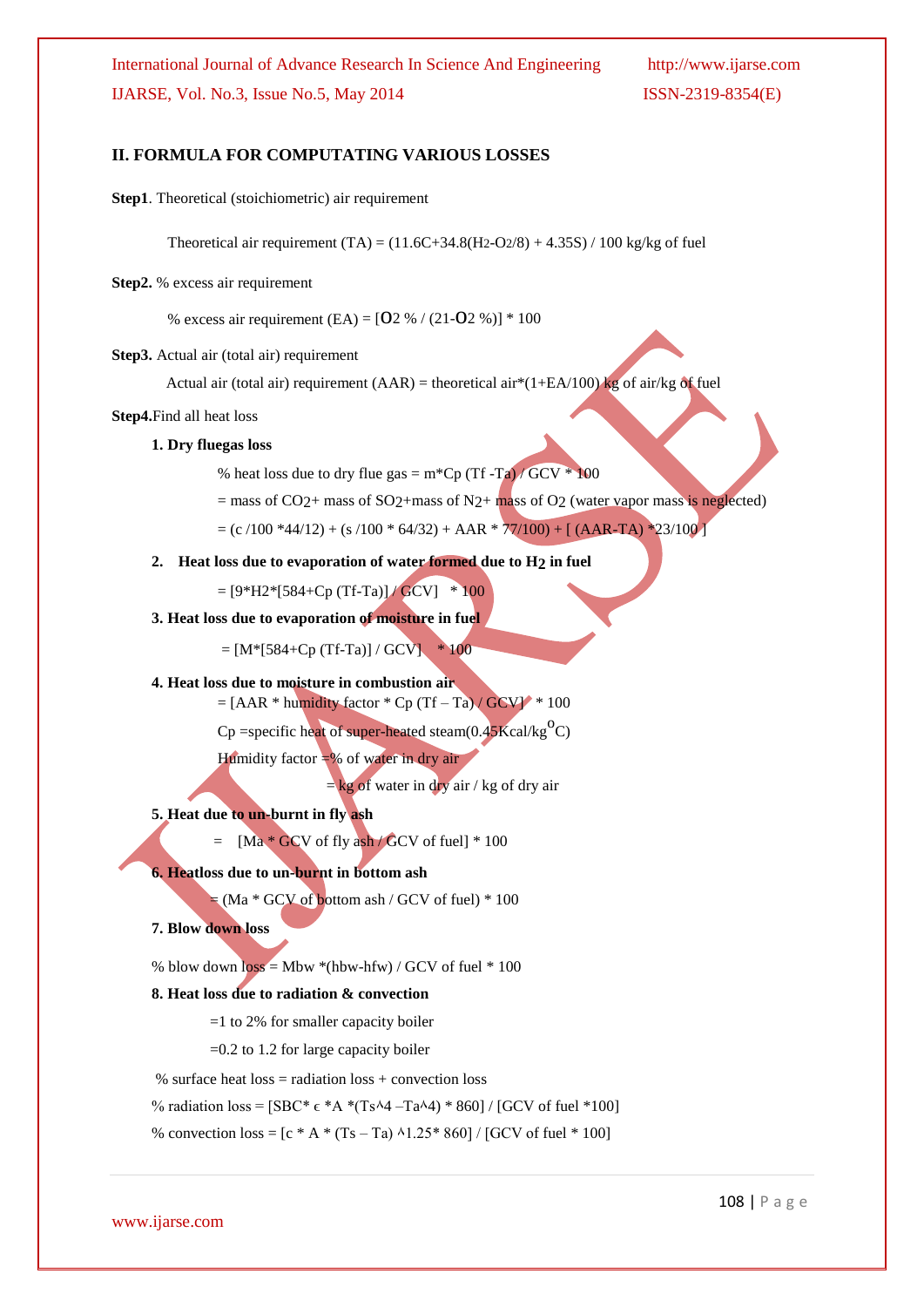**Step 5**: find sum of all heat losses %total losses =sum of all heat losses  $=1 +2 +3+4 +5 +6+7 +8$ 

**Step 6**: estimate boiler efficiency

 $\eta_B = 100 - (1 + 2 + 3 + 4 + 5 + 6 + 7 + 8)$ 

%  $\eta_B = 100$ -(%total losses)

# **III. FOLLOWING PERFORMANCE HAS BEEN CARRIED OUT ON 390TPH LIGNITE FIRED CFBC BOILER AT GUJARAT INDUSTRIES POWER COMPANY LIMITED (SLPP), NANI NAROLI**.

|                 | Unit          | <b>Lignite Design</b> | <b>Lignite Actual</b> | <b>Limestone</b> | <b>Mixture</b> |
|-----------------|---------------|-----------------------|-----------------------|------------------|----------------|
|                 |               | <b>Value</b>          | <b>Value</b>          |                  |                |
|                 |               |                       |                       |                  |                |
| Carbon          | $\frac{0}{0}$ | 42.10                 | 34.46                 | 0.00             | 32.82          |
| Hydrogen        | %             | 4.77                  | 2.62                  | 0.00             | 2.3            |
| <b>Sulphur</b>  | $\frac{0}{0}$ | 1.62                  | 0.85                  | $0.00^{\circ}$   | 0.55           |
| <b>Nitrogen</b> | $\frac{0}{0}$ | 0.59                  | 0.50                  | 0.00             | 0.46           |
| Oxygen          | $\frac{0}{0}$ | 10.42                 | 8.45                  | 0.00             | 7.75           |
| Ash             | %             | 19.30                 | 11.32                 | 98.90            | 15.12          |
| <b>Moisture</b> | $\frac{0}{0}$ | 21.20                 | 41.80                 | 1.10             | 40             |
| Gey-            | Kcal/kg       | 4210                  | 3492                  | 0.00             | 3200           |

**Lignite + limestone mixture analysis for actual value.**

**EX**. The mixture analysis is arrived at by the weight ratio of lignite and limestone

Wfe = feed rate of lignite fired =  $105 t/h$ 

Wls = feed rate of limestone =  $5 t/h$ 

C mixture =  $(C \text{ in } \text{liginite} * \text{Wfe} + C \text{ in } \text{limestone} * \text{Wls}) / (\text{Wfe} + \text{Wls})$ 

 $= 34.46*105 + 0.00*5 / 110$ 

 **= 32.82**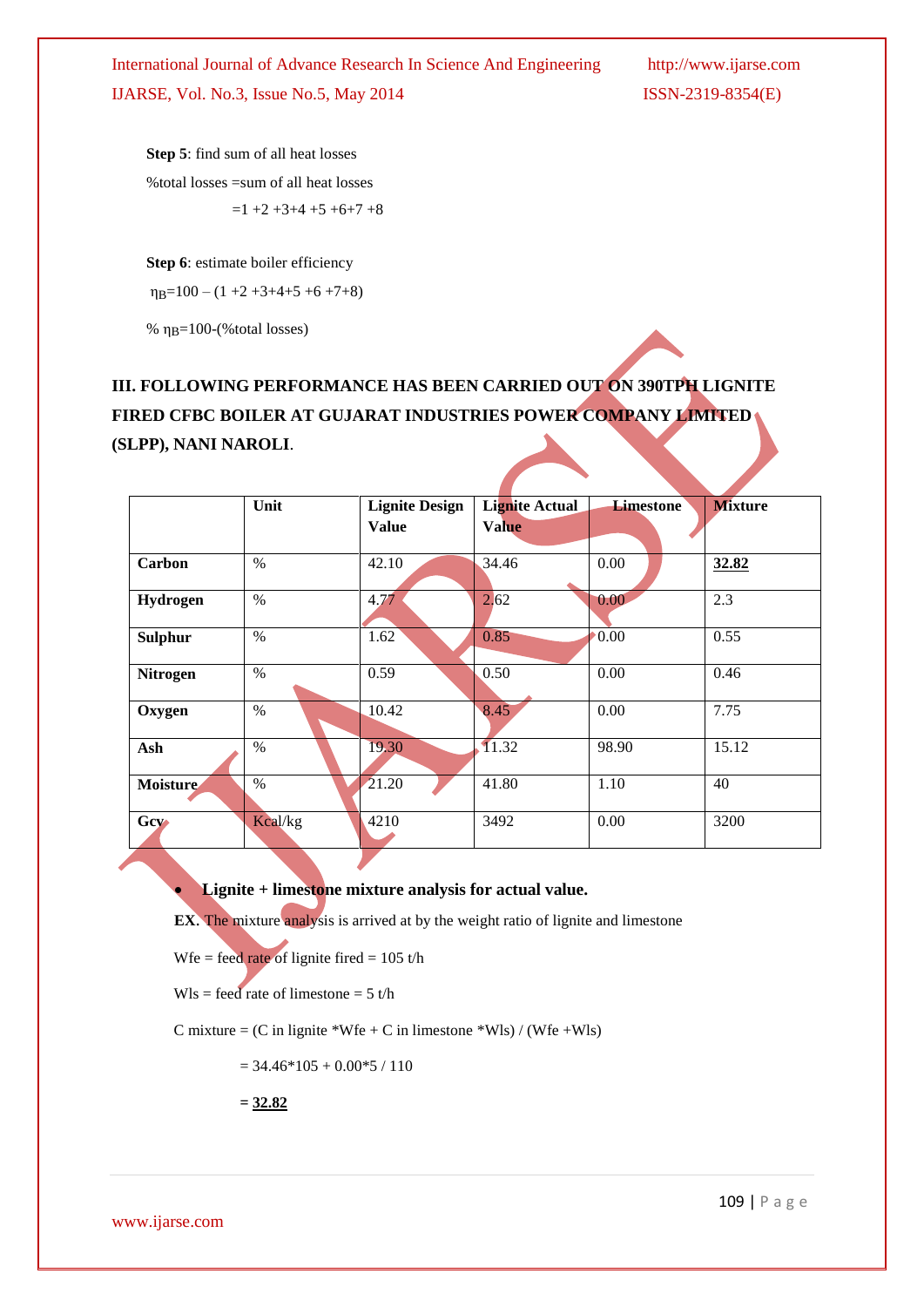|                 | <b>UNIT</b> | <b>Lignite design</b> | <b>Lignite</b> actual | <b>Limestone</b> | <b>Mixture</b> |
|-----------------|-------------|-----------------------|-----------------------|------------------|----------------|
|                 |             | value                 | value                 |                  | design value   |
| Carbon          | $\%$        | 42.10                 | 34.46                 | 0.00             | 40.18          |
| <b>Hydrogen</b> | $\%$        | 4.77                  | 2.62                  | 0.00             | 4.55           |
| <b>Sulphur</b>  | $\%$        | 1.62                  | 0.85                  | 0.00             | 1.54           |
| <b>Nitrogen</b> | $\%$        | 0.59                  | 0.50                  | 0.00             | 0.56           |
| Oxygen          | $\%$        | 10.42                 | 8.45                  | 0.00             | 9.96           |
| Ash             | $\%$        | 19.30                 | 11.32                 | 98.90            | 22.91          |
| <b>Moisture</b> | $\%$        | 21.20                 | 41.80                 | 1.10             | 20.30          |
| Gcv             | Kcal/kg     | 4210                  | 3492                  | 0.00             | 3990           |

# **MIXTURE ANALYSIS FOR DESIGN COAL**

| <b>Measured data</b>       |       |                                             |
|----------------------------|-------|---------------------------------------------|
| Type                       |       | lignite coal fired                          |
| Steam generation rate      |       | 390000 kg/hr.                               |
| Steam pressure             |       | 130 kg/cm2                                  |
| Steam temperature          |       | 540c                                        |
| Coal firing rate           |       | 110000 kg/hr.                               |
| GCV of coal                |       | 3200 kcal/kg(actual), 3990 kcal/kg (design) |
| Total surface area         |       | $150 \text{ m}$                             |
| Surface temperature        |       | 140 с                                       |
| Wind velocity              |       | $3.9 \text{ m/s}$                           |
| Ambient temperature        |       | 32 c                                        |
| Humidity factor            |       | $0.021$ kg /kg of dry air                   |
| Flue gas analysis          |       |                                             |
| Flue gas temperature 140 c |       |                                             |
| % O2 in flue gas           | 3.43  |                                             |
| % CO2 in flue gas          | 15.89 |                                             |

www.ijarse.com

110 | P a g e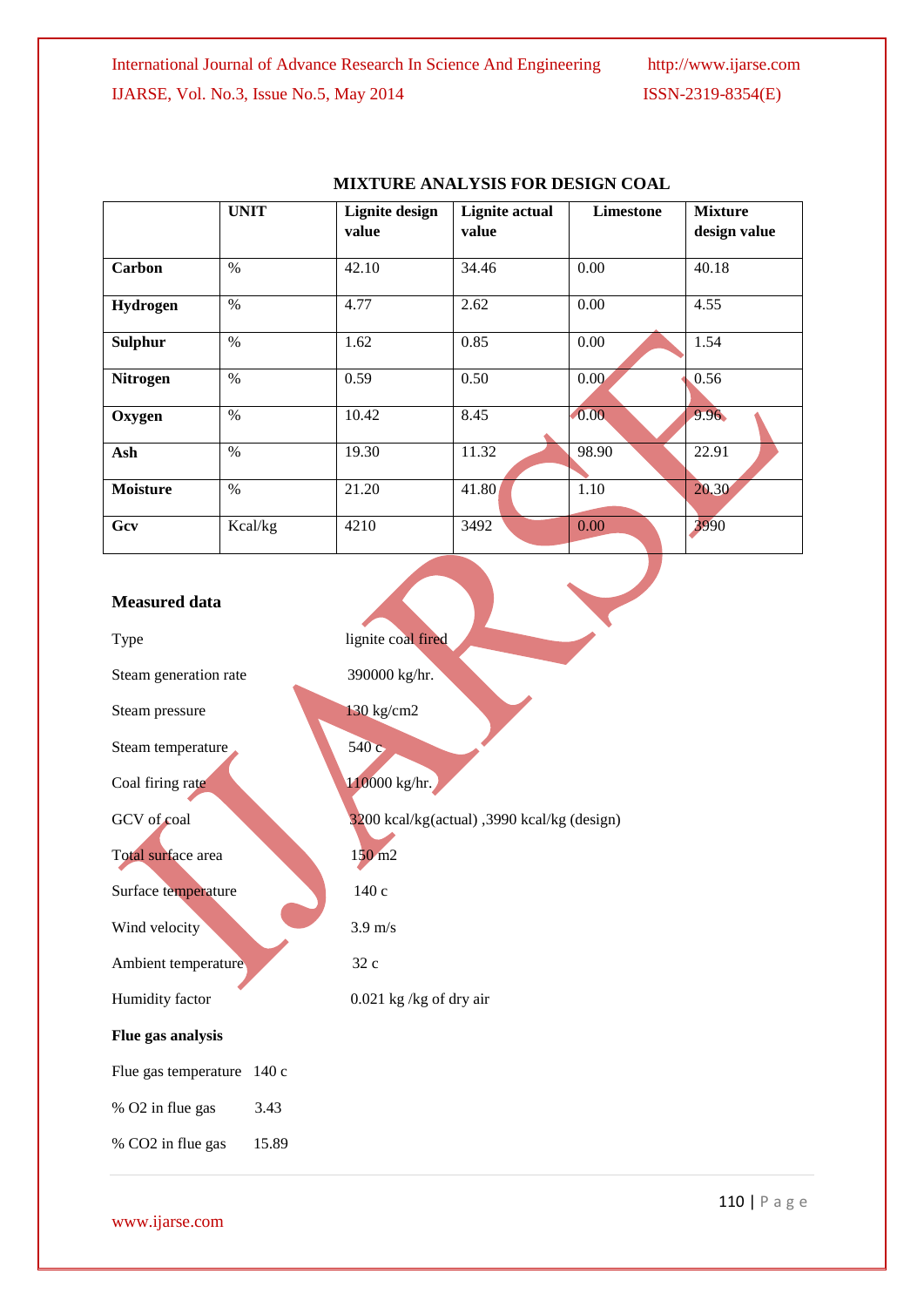% CO in flue gas 00

# **Ash analysis**

GCV of fly ash 200 kcal/kg

Bottom ash to fly ash ratio 35: 65

# **IV. RESULT FROM CALCULATION FROM INDIRECT METHOD**

|                                     | <b>DESIGN</b><br><b>VALUE OF</b><br><b>LIGNITE</b> | <b>ACTUAL VALUE OF</b><br><b>LIGNITE</b> |
|-------------------------------------|----------------------------------------------------|------------------------------------------|
| Theoretical air requirement (kg/kg) | 5.8954                                             | 4.4103                                   |
| of coal)                            |                                                    |                                          |
| Method 1                            | 19.52%                                             | 19.52 %                                  |
| Method 2                            | 7.002%                                             | 18.418 %                                 |
| Method 3                            | 7.352%                                             | 18.909 %                                 |
| Actual Air Requirement(kg/kg of     | 7.0463                                             | 5.2226                                   |
| coal)                               |                                                    |                                          |
| Mass Of Dry Flue Gas Exhausted      | 7.3151                                             | 5.5451                                   |
| From Stack                          |                                                    |                                          |
| Heat Loss In Dry Flue Gas           | 4.5540%                                            | 4.2975 %                                 |
| <b>Heat Loss DueToH2InFuel</b>      | 6.4924%                                            | 4.0921 %                                 |
| HeatLossDueTo MoistureIn            | 3.2184%                                            | 7.9075 %                                 |
| Fuel                                |                                                    |                                          |
| HeatLoss DueTo MoistureIn Air       | 0.1802%                                            | 0.1665%                                  |
| HeatLoss DueToUn-burnt Fuel         | 0.7461%                                            | 0.6134 %                                 |
| InFlyAsh                            |                                                    |                                          |
| HeatLoss DueToUn-burnt Fuel         | 2.0661%                                            | 1.6987 %                                 |
| <b>InBottom Ash</b>                 |                                                    |                                          |
| HeatLoss DueTo Radiation And        | 3053.483                                           | 3053.483                                 |
| Convection(kcal/m <sup>2</sup> )    |                                                    |                                          |
| <b>SurfaceLoss</b>                  | 1.0435%                                            | 1.3012 %                                 |
| <b>BoilerEfficiency</b>             | 82.75 %                                            | 80.11%                                   |

www.ijarse.com

111 | P a g e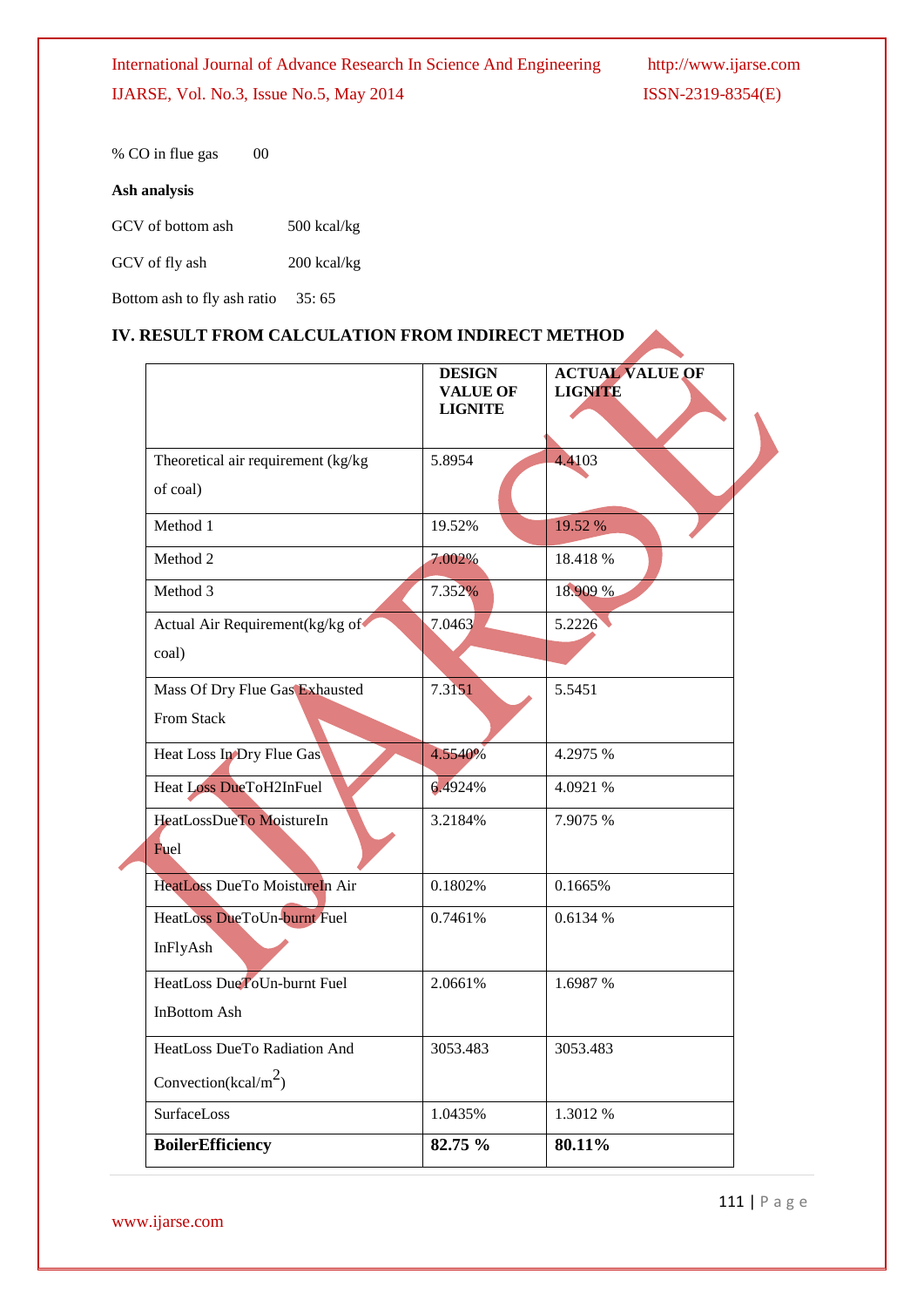TOTAL EFFICIENCY DIFFERENCE =  $82.75 - 80.11$ 

 $= 2.64 %$ 

## **V.GRAPHICAL ANALYSIS OF RESULT**

#### **5.1 Comparison with Actual Value vs. Design Value**

By comparing heat loss maximum heat loss occur due to moisture in actual value lignite Compare to design value. Major loss occurs by moisture by 7.9075 % in actual value lignite Coal compare to 3.2184 % which in design value coal. From H2, heat loss in fuel are4.0921% actual value and for design value is 6.4924 %. From dry flue gas loss are4.2975 % for actual and 4.554 % for design value coal as shown in Fig 1.

#### **5.2 GCV of coal**

From indirect method efficiency calculation, CFBC boiler is actual value efficiency come 80.11% which is less than design value lignite coal efficiency 82.75 %. If higher GCV fuel use for combustion than increase efficiency of boiler as shown in Fig 2.





#### **5.3 Moisture in fuel**

Boiler efficiency decrease with percentage moisture increase. Moisture creates major loss efficiency of boiler which creates more heat loss .In fuel 40% moisture which create 7.90 % heat loss. so it require pretreatment of coal before combustion as shown in Fig 3.

#### **5.4 Ash in fuel**

If percentage of ash increase in combustion than boiler efficiency decrease. 15.12%.Ash in fuel which create Fly ash loss is 0.6134 % and bottom ash loss is 1.69 % as shown in Fig 4.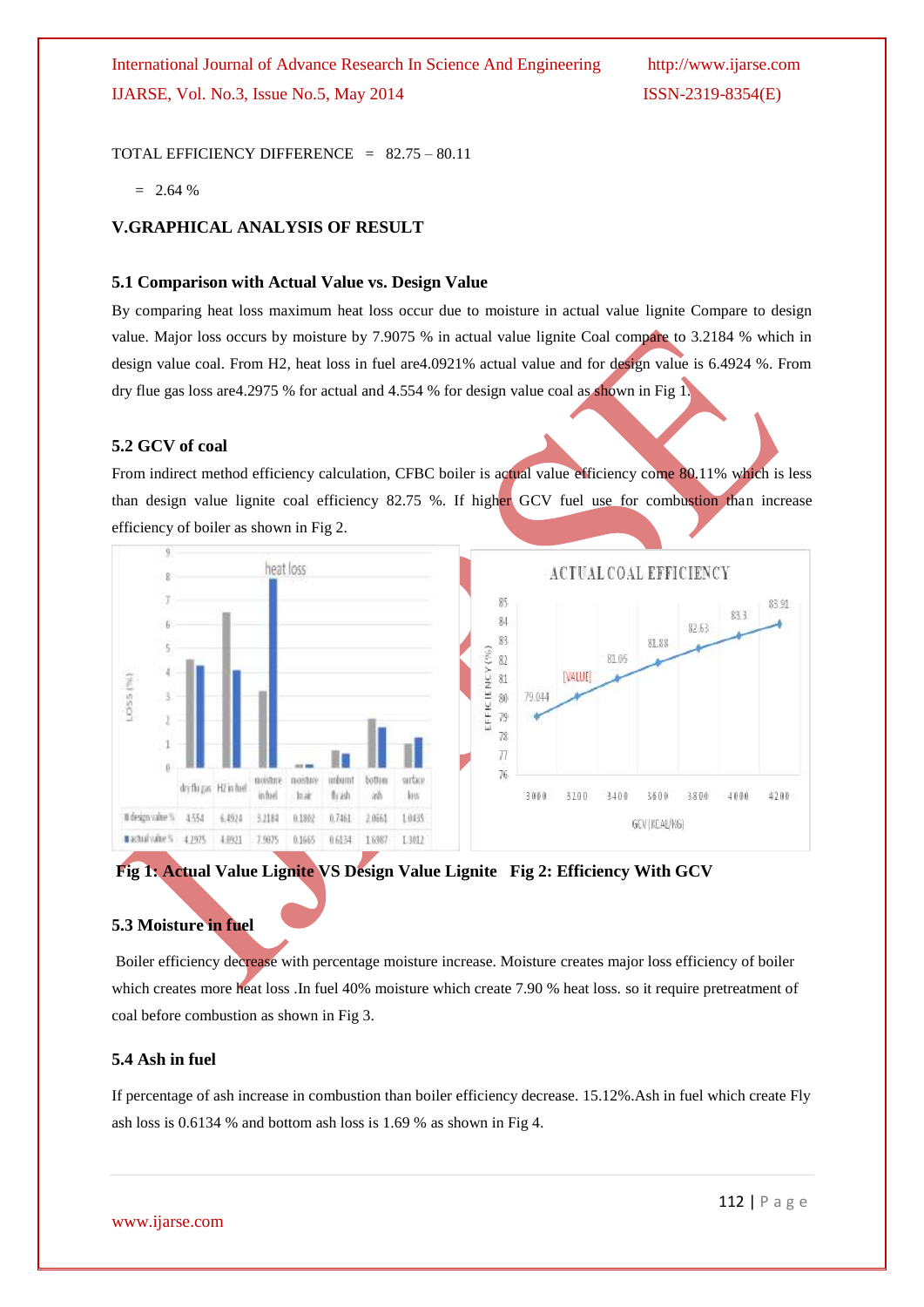





## **5.5 H2 in fuel**

If percentage H2 increased in fuel for combustion it decrease efficiency of boiler.2.3 % H2 in fuel which create the 4.09% loss decrease in boiler efficiency.



# **VI. EFFICIENCY IMPROVEMENTOPPORTUNITY IN FBC**

# **Various parameters which use for improvement of boiler**

# **1. Coal up gradation technology**

It refers to a class of technologies developed to remove moisture and certain pollutants from low rank coals such as sub-Bituminous coal and lignite (brown coal) and raise their Calorific values because of inherent high moisture content, all lignite need to be dried prior to combustion. Depending on the technology type drying is achieved either via a discrete operation or part of a process.

- Indirect contact drying in tubular dryers
- Flash dry coal fines.
- Mixing crushed coal with oil, heating the mixture
- Drying achieved using low temperature waste heat to provide evaporative drying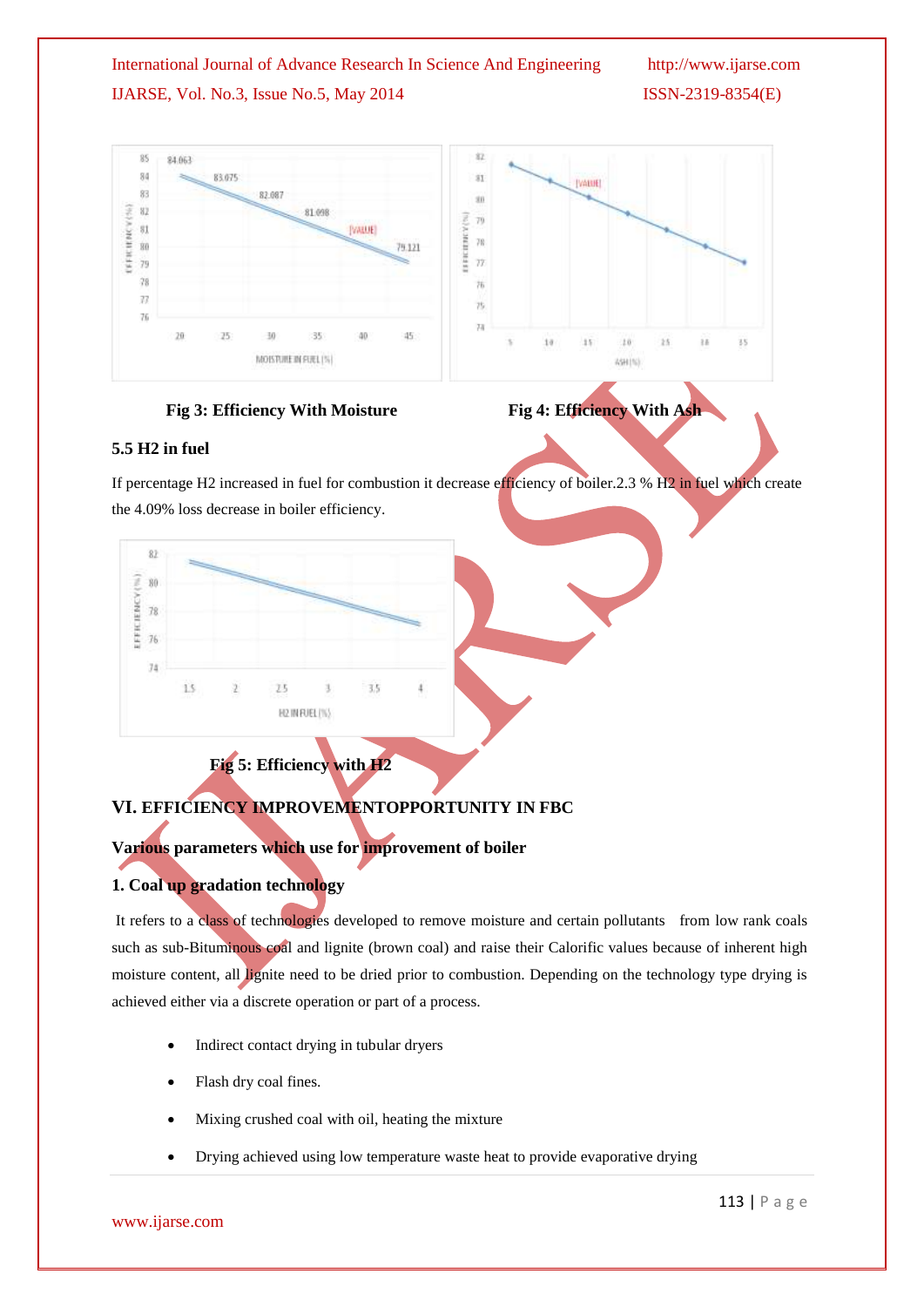#### **2. Proper water treatment**

Various forms of contaminations arise with water and they must be removed before feeding to the boiler system by proper water treatment.

#### **A. TDS control**

Total dissolves solids comes with feed water into the boiler ,water is heated and converted in to the steam but TDS are remaining in the boiler and concentrated, and eventually reach at a level where their solubility in the water in the water is exceeded and they deposit from the solution. Thus they form scale and reduce heat transfer and also over heat the tubes and puncture those tubes. Thus TDS control is essential by manual blow down or automatic blow down system.

#### **B. pH control**

pH is the measure of how acidic or basic the feed water. Feed water must be neutral which save the energy. pH is controlled by either removing impurities or adding other chemicals to neutralized the water or by blow down of water.

#### **3. Proper fuel preparation:**

Fuel contaminants (dirt, dust, suspended particles, moisture etc.), they must be removed by proper fuel treatment otherwise, they forms the scales and reduces the heat transfer rate or excessive moisture uses a lot of energy as required to change the phase and this energy carried over with flue gas as loss. A quality feed into the boiler raise the efficiency level of boiler and also reduce the maintenance costs.

#### **4. Fuel selection:**

The proper fuel specification can also have an effect on efficiency. In the case of gaseous fuel, the higher the hydrogen content, the more water vapour is formed during combustion, which leads higher heat loss due to evaporation of water form by hydrogen in fuel. To get an accurate efficiency calculation, a fuel specification that represents the job site fuel to be fired must be used.

#### **5. Eliminate incomplete combustion**

The heat produced from incomplete combustion of fuel is less compared to complete or good combustion of fuel. It is ultimately a heat loss.

The main causes of incomplete combustion are:

- Excess fuel supply
- Shortage of combustion air
- Improper firing of fuel
- Improper sizing of fuel (in case of solid fuels)
- Poor atomization of fuel (in case of liquid fuel)
- Poor mixing of fuel and air
- In effective turbulence and residence time of fuel in the furnace.

#### **6. Pre heat the combustion air**

The waste hot flue gas has enough heat to raise the temperature of combustion air before using for the combustion